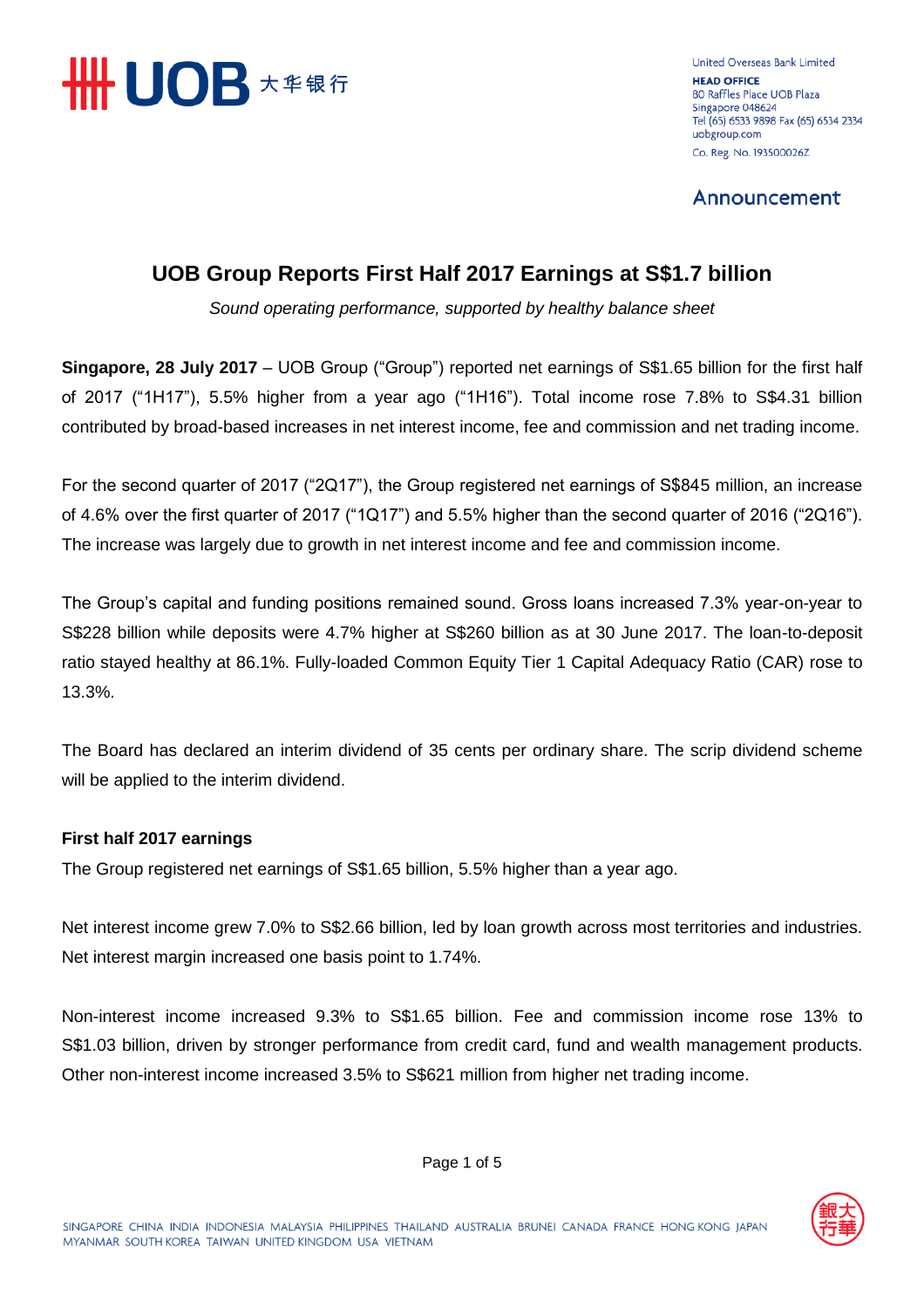

Total expenses at S\$1.95 billion were 7.2% higher than a year ago, attributed mainly to increases in staff, revenue-related and IT-related expenses as the Group continues to invest in technology and infrastructure to enhance its capabilities. The expense-to-income ratio remained stable at 45.3%.

Total allowances for loans and other assets at S\$366 million were 32% higher than a year ago. This was mainly due to higher specific allowance on loans and a release of general allowances in 1H16 that were no longer required on other assets relating to debt securities. Specific allowance on loans increased S\$196 million to S\$449 million, largely from the oil and gas and shipping industries. Together with a release in general allowance on loans, total credit costs on loans were maintained at 32 basis points. Total general allowance remained robust at S\$2.62 billion and the ratio of general allowance to gross loans was 1.2% as at 30 June 2017. While the environment has improved over the past year, the Group is monitoring and managing specific oil and gas related exposures closely amid a backdrop of muted oil prices. Given the prudent levels of coverage, the Group remains comfortable that sufficient buffers are in place to navigate through continued challenges in the industry.

Contribution from associated companies in the period rose from S\$2 million to S\$59 million, mainly due to investment losses in an associated company in 1H16.

#### **Second quarter 2017 earnings**

#### **2Q17 versus 2Q16**

The Group reported net earnings of S\$845 million in 2Q17, 5.5% higher as compared with 2Q16.

Net interest income increased 12% to S\$1.36 billion, driven by gross loan growth of 7.3% and an improvement in net interest margin of seven basis points to 1.75%.

Non-interest income increased 1.8% to S\$828 million. Fee and commission income grew 9.0% to S\$517 million on higher credit card, fund and wealth management fees. Other non-interest income declined 8.3% driven mainly by lower net trading income.

Total expenses rose 7.3% from a year ago to S\$995 million due to higher staff and IT-related expenses.

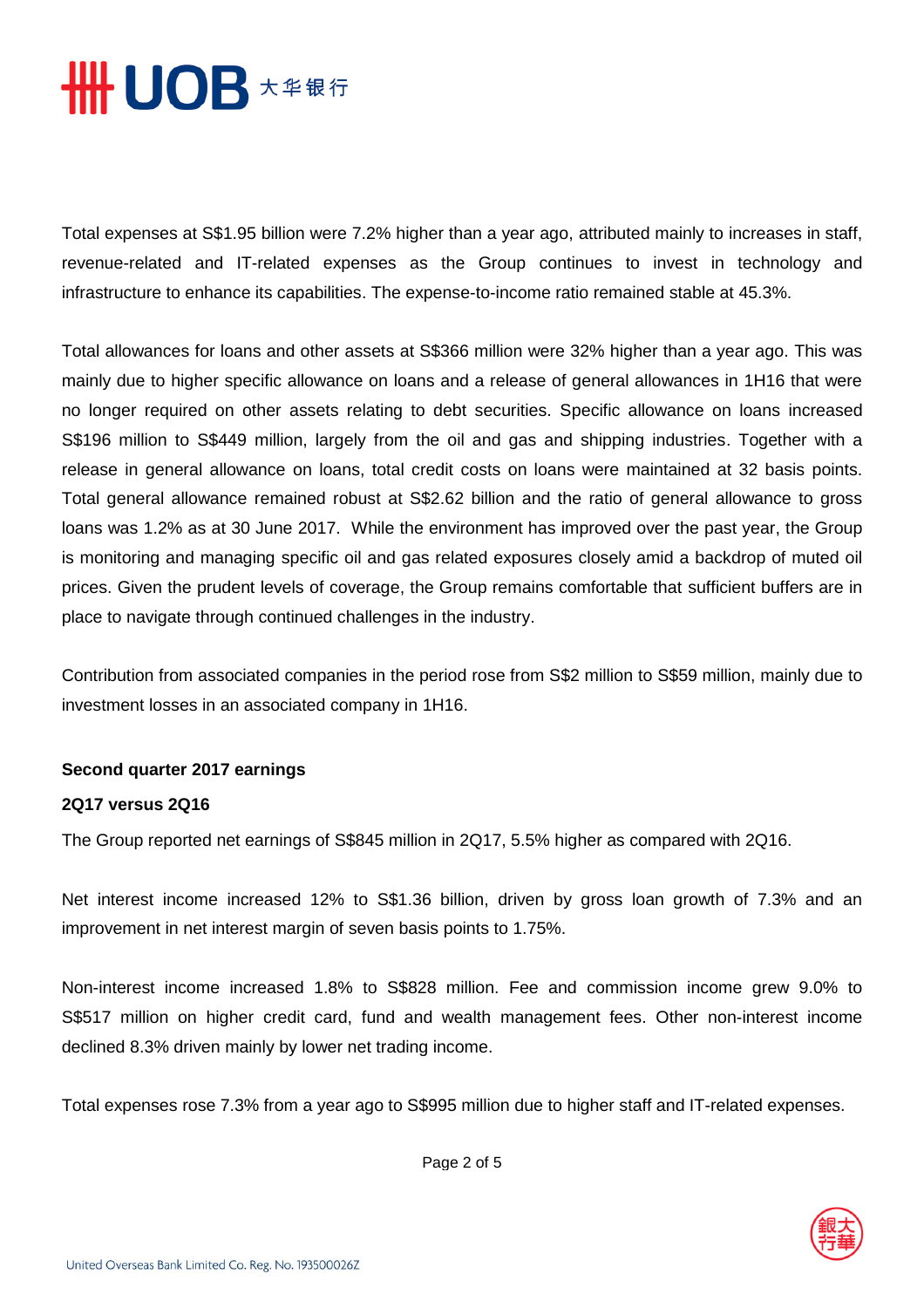

Total allowances increased 12% to S\$180 million. Specific allowance on loans increased 42% to S\$172 million mainly due to NPL recoveries last year.

#### **2Q17 versus 1Q17**

Compared with the previous quarter, net earnings were 4.6% higher at S\$845 million.

Net interest income increased 4.0% to S\$1.36 billion on higher net interest margin, increasing two basis points to 1.75%.

Non-interest income was stable at S\$828 million. Fee and commission income increased 1.7% to S\$517 million on higher credit card, fund and wealth management fees. Other non-interest income was relatively flat from a quarter ago.

Total expenses increased 4.0% to S\$995 million mainly on higher staff and IT-related expenses as the Group continues to invest in technology and infrastructure to enhance its capabilities. Expense-to-income ratio was stable at 45.6%.

Total allowances were 3.4% lower this quarter at S\$180 million. Specific allowance on loans decreased 38% to S\$172 million which translated to 30 basis points. Total credit costs on loans were maintained at 32 basis points given the Group's approach in building up reserves during periods when specific allowance is low.

## **Strong balance sheet and capital position**

The Group continues to maintain a strong funding position. The loan-to-deposit ratio stayed healthy at 86.1%. Customer deposits increased 4.7% from a year ago to S\$260 billion, led by growth in Singapore dollar and US dollar deposits. Gross loans also rose to S\$228 billion at 1H17, with a year-on-year increase of 7.3% that was broad-based across most territories and industries.

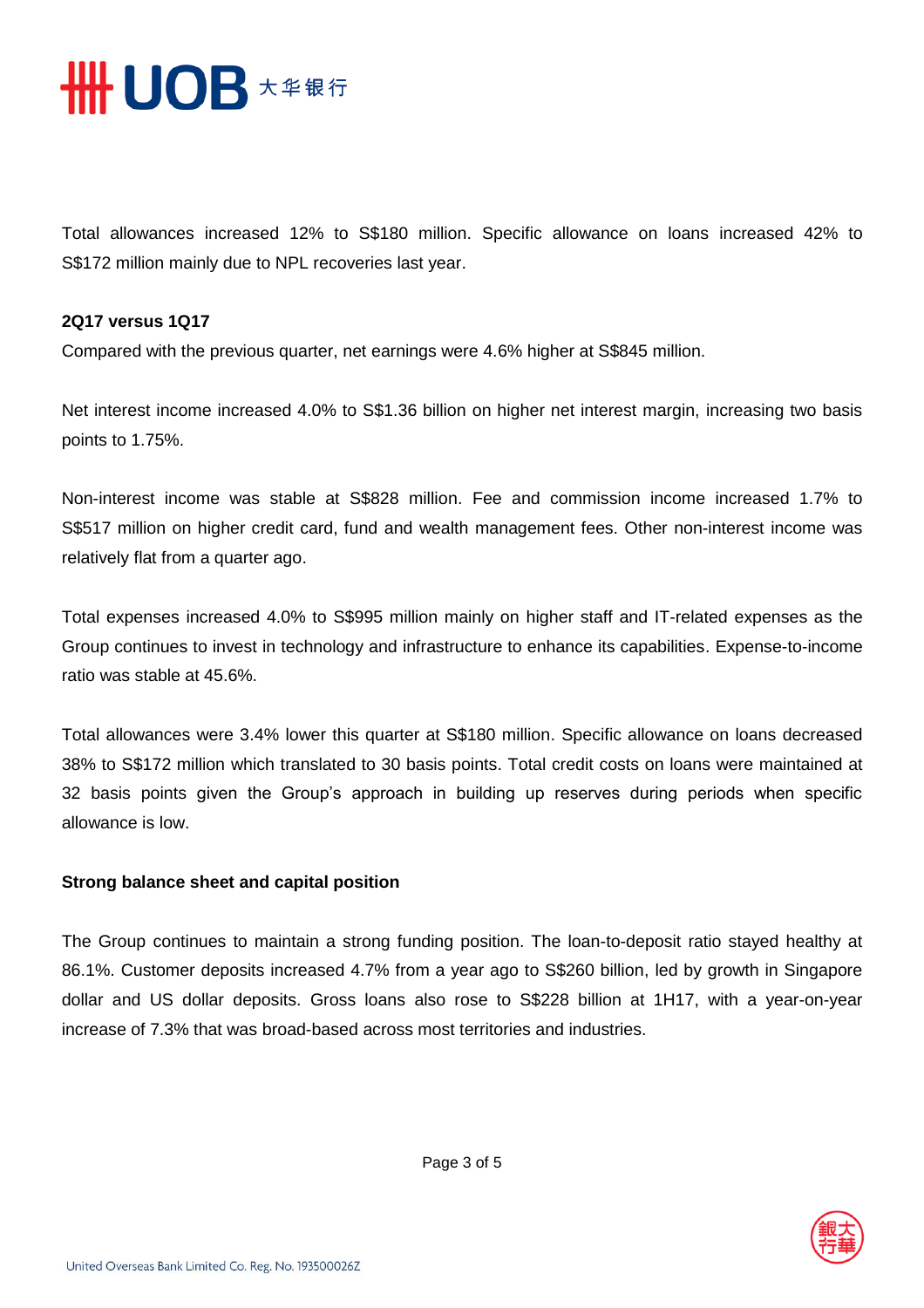

In the first half of this year, the Group had issued S\$2.54 billion in debt and capital securities to diversify its funding mix and to refinance debts due for redemption this year.

The average Singapore dollar and all-currency liquidity coverage ratios during the second quarter were 203% and 157% respectively, well above the corresponding regulatory requirements of 100% and 80%. NPL ratio was stable at 1.5% as at 30 June 2017. NPL coverage remained strong at 113.9%, or 241.1% after taking collateral into account.

Shareholders' equity increased by 11% from a year ago and 2.7% quarter-on-quarter to S\$34.7 billion due to higher retained earnings and strong scrip dividend participation. Return on equity improved to 10.3% in 2Q17 from 10.0% in 1Q17.

As at 30 June 2017, the Group's Common Equity Tier 1 and Total CAR remained strong at 13.8% and 17.8% respectively. On a fully-loaded basis, the Common Equity Tier 1 CAR stood at 13.3%. The Group's leverage ratio was 7.8%, well above Basel's minimum requirement of 3%.

## **CEO's statement**

Mr Wee Ee Cheong, UOB's Deputy Chairman and Chief Executive Officer, said, "Amid the moderate environment, we have achieved healthy performance with broad-based growth in revenue streams. Our asset quality was stable and core capitalisation remained high, reflecting our discipline in keeping a strong balance sheet through economic cycles."

"Asia continues to hold much promise and UOB's presence and expertise enable us to connect our customers with the opportunities across the region arising from burgeoning consumer affluence and growing intra-regional trade and investment. The recent signing of two Memoranda of Understanding in China are further examples of how we facilitate cross-border activities between China and Southeast Asia. We will continue to enhance our capabilities and productivity to strengthen our franchise further and to continue creating value for our shareholders."

– Ends –

Page 4 of 5